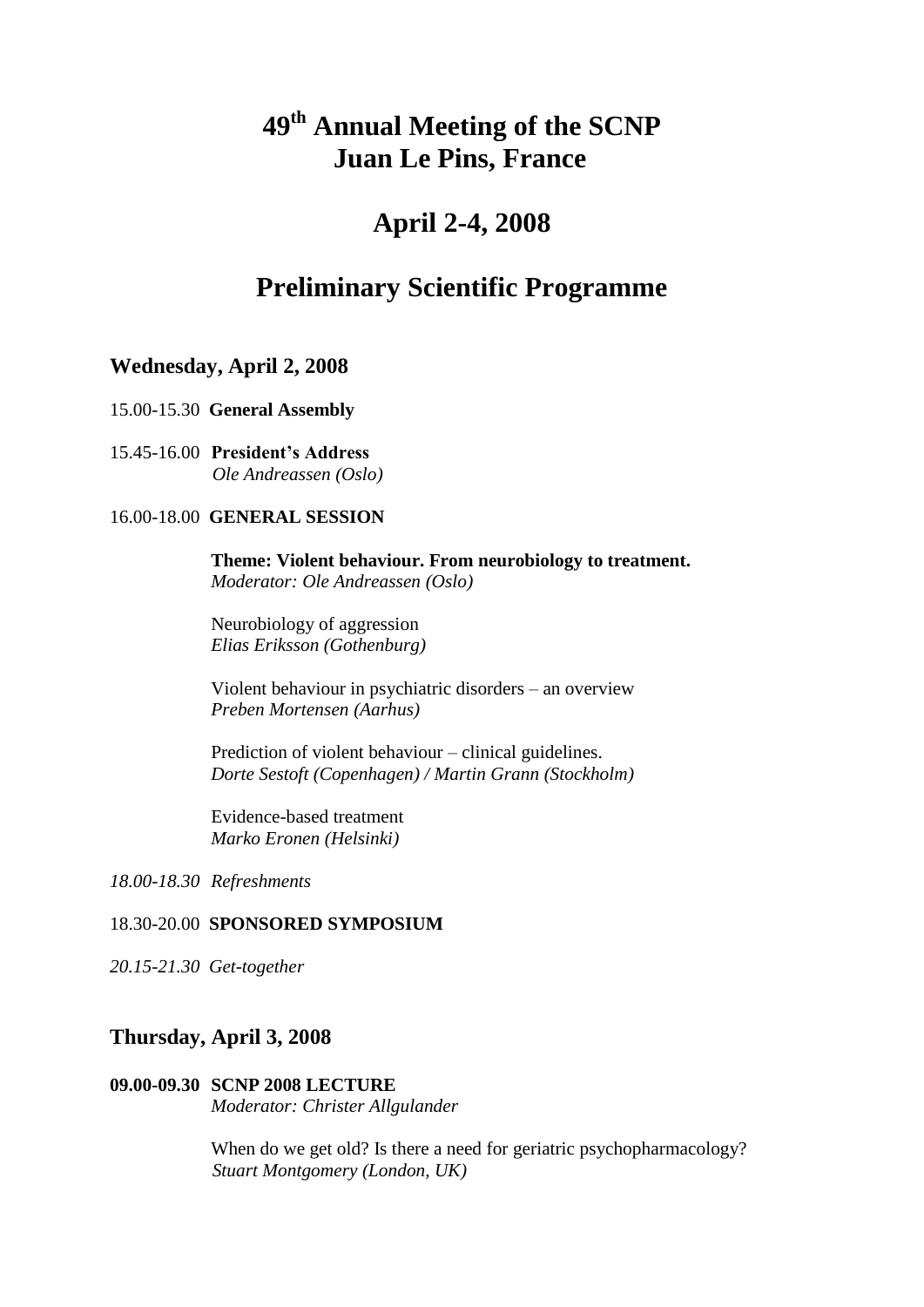#### **09.30-11.45 GENERAL SESSION**

#### **Theme: ADHD – controversial issues, prognosis and treatment**

*Moderator: Bjørn Appelberg (Helsinki)*

Basic neurobiology of ADHD *Pertti Rintahaka (Helsinki*)

Diagnostics and psychiatric co-morbidity *Pekka Tani (Helsinki)*

*Coffee*

Imaging ADHD and cognitive training *Hans Forssberg (Stockholm)*

Drug treatment of ADHD – from children to adults *Sven-Olof Aanonsen (Oslo)*

*11.45-12.00 Refreshments*

12.00-12.45 **HOT TOPIC. Neurogenesis in the human brain: fact or fiction?** *Moderator: Torgny Svensson (Stockholm)*

 *Jonas Frisén (Stockholm), Arvid Carlsson (Gothenburg)*

*12.45-14.15 Lunch*

#### **14.15-16.15 PARALLEL SESSIONS**

**Theme: Substance abuse**  *Moderator: Johan Franck (Stockholm)*

Khat – a new illicit drug from North Africa. *Jaan Ruusa (Stockholm)*

Buprenorphine in opioid dependence *Markus Heilig (Washington, USA)* 

Buprenorphine – a new street drug? *Helena Worma (Helsinki)*

Substance use and psychosis: trigger or self medication? *Jim van Os (Amsterdam)*

**Theme: Young Scientist Symposium** *Moderator: Thordur Sigmundsson (Reykjavik), Ole Andreassen (Oslo)*

## **16.15-17.45 ATTENDED POSTER SESSION WITH REFRESHMENTS**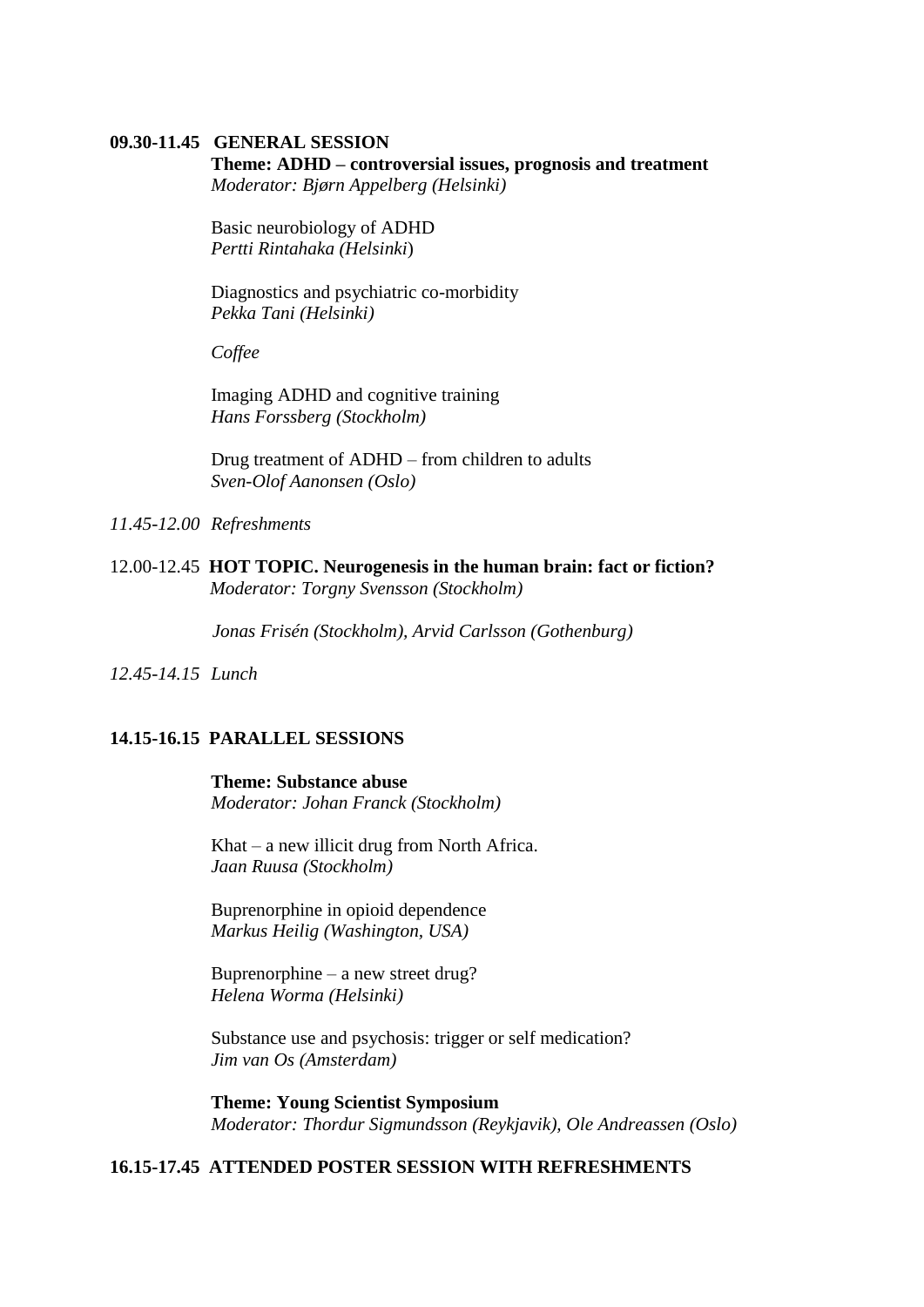#### **17.45- 19.15 SPONSORED SYMPOSIUM**

**19.30-20.00 Lundbeck Foundation Research Awards** *Moderator: Ole Andreassen (Oslo)*

**20.30** Dinner. Presentation of Young Scientist and Poster awards.

#### **Friday, April 4, 2008**

## **09.00-11.00 GENERAL SESSION Theme: Translational aspects of mood disorders**

*Moderator: Ole Andreassen (Oslo)*

Bipolar depression. *Guy Goodwin (UK)*

Imaging in depression *Poul Videbech (Aarhus)*

Treatment during pregnancy. *Mats Adler (Stockholm)*

Practice guidelines – treating affective disorders *Lars V. Kessing (Copenhagen)*

#### *11.00-11.30 Coffee*

#### **11.30-13.00 PARALLEL SESSIONS**

**1) Theme: Gene hunt for drug discovery**  *Moderator: Thordur Sigmundsson (Reykjavik)*

Epigenetics and psychiatric disorders *Martin Schalling (Stockholm)*

Whole genome studies – what have we learned *Kari Stefansson (Reykjavik)* 

New candidate genes for schizophrenia – the SCOPE initiative *Vidar Steen (Bergen)*

#### **2) Theme: Clinical assessment tools** *Moderator: Ulrik Malt (Oslo)*

MINI Neuropsychiatric interview – a revised version 2007 *Christer Allgulander (Stockholm)/Yves Lecrubier (Paris, France)*